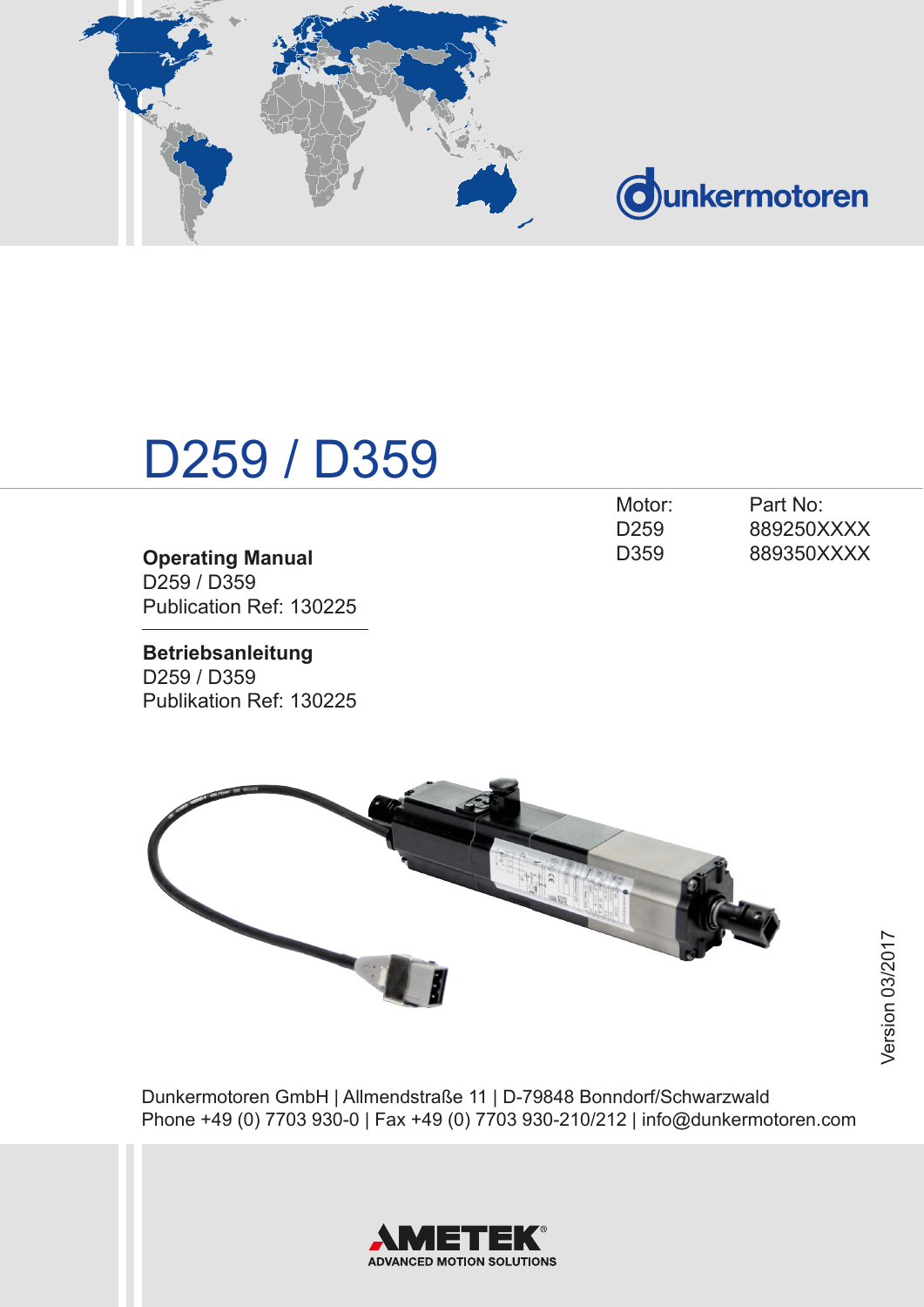

# **Operating manual D259/D359**

## **1 General description**

This is an official instruction manual of the Dunkermotoren GmbH with important information for following persons:

- **fitter**
- electrician
- user.

The operation manual has to be forwarded to the group of people mentioned above. The manual has to be stored in a representative way by the user.

This operating manual describes the handling of an electromechanical drive unit for sun protection systems particulary for venetian blinds.

The venetian blind drives series D259 / D359 are featured with adjustable end limit switches for the upper and lower end positions. Additional an external limit switch for the upper end position can be used.

The lower end position has already been set in the factory.

In general, an adjustment of the upper end position is not necessary by installation in the lowered venetian blind.



Adjustable end position range: 68 revolutions Preset amount of revolutions betweesn upper and lower

end position: 60 revolutions

## **Betriebsanleitung D259/D359**

## **1 Allgemeine Beschreibung**

Dies ist eine Original-Betriebsanleitung der Dunkermotoren GmbH mit wichtigen Informationen für

- den Monteur
- die Elektrofachkraft
- den Benutzer.

Die Betriebsanleitung ist an den vorgenannten Personenkreis weiterzuleiten und vom Benutzer entsprechend aufzubewahren. Diese Betriebsanleitung beschreibt die Handhabung eines elektromotorischen Antriebes für Sonnenschutzanlagen im speziellen Raffstoren bzw. Jalousien.

Die Jalousieantriebe der Baureihe D259 / D359 sind mit je einer einstellbaren oberen und unteren Endlage ausgestattet. Für die obere Endlage steht zusätzlich ein externer Auflaufendschalter (Pilztaster) zur Verfügung.

Die Antriebe sind bei Auslieferung standardmäßig auf die untere Endlage eingestellt. Bei Einbau in die herabgelassene Jalousie ist eine Einstellung der oberen Endlage bei Verwendung des Auflaufendschalters nicht erforderlich.

- 1) Lower end position white adjustment button/ Untere Endlage - weißer Einstellknopf
- 2) Upper end position black adjustment button/ Obere Endlage - schwarzer Einstellknopf

Einstellbereich der Endlagen: 0-68 Umdrehungen Voreingestellter Weg zwischen unterer und oberer Endlage: 60 Umdrehungen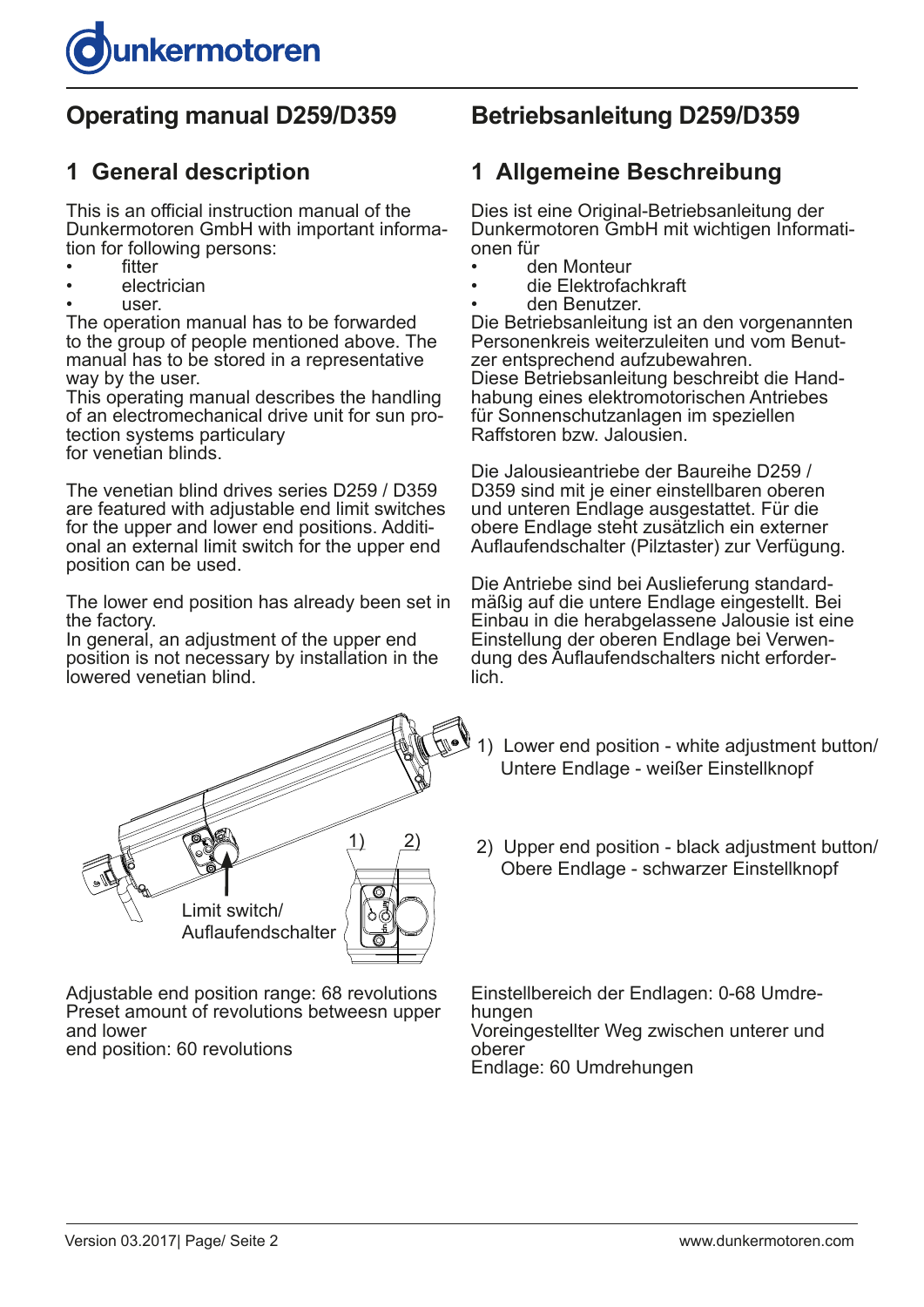# **2 Setting end positions**

#### **2.1 Setting the upper end position**

- Drive the blind to at least 0.5 m\* below the desired upper end position.
- Switch on the venetian blind in the "up" direction and at the same time push the adjustment button 2 (black) "Up" for the time the venetian blind moved approx. 0.5 m\* (about 15 sec.). After this time the ad justment button remains snapped.
- Continue to run the venetian blind in the desired end position. A fine adjustment is possible by typing on the switch.
- To fix the adjustment move in the down direction; the adjustment button snaps out.

### **2.2 Setting the lower end position**

- Drive the blind to at least 0.5 m\* above the desired lower end position.
- Switch on the venetian blind in the "down" direction and at the same time push the ad justment button 1 (black) for the time the venetian blind moved approx. 0.5 m\*(about 15 sec.). After this time the adjustment button remains snapped in.
- Continue to run the venetian blind in the desired end position. A fine adjustment is possible by typing on the switch.
- To fix the adjustment move in the up direc tion; the adjustment button snaps out.
- \* By venetian blind lengths more than 1.5 m add approx. 0.2 m per meter.

If needed, e.g. critical high of the slat package, the push button can be demounted.

- a) lift one of the side snap locks with a thin screw driver
- b) press the push button to the side. Do not remove the cover below the push button!

# **2 Endlageneinstellung**

#### **2.1 Einstellung der oberen Endlage**

- Jalousie in einen ausreichenden Abstand (mind. 0,5m) vor die gewünschte neue obere Endlage fahren.
- Jalousie in "AUF"-Richtung über Taster fahren, hierbei Einstellknopf 2 (schwarz) "AUF" für einen Jalousielaufweg von ca. 0,5 m\* (ca. 15 Sek.) gedrückt halten, danach selbsthal tend.
- Jalousie weiter in "AUF"-Richtung in die ge wünschte Endlage fahren, Feineinstellung durch Tippen am Taster möglich.
- Mit "AB"-Befehl Endlageneinstellung fixieren; der Einstellknopf springt heraus.

### **2.2 Einstellung der unteren Endlage**

- Jalousie in einen ausreichenden Abstand (mind. 0,5m) vor die gewünschte neue un tere Endlage fahren.
- Jalousie in "AB"-Richtung über Taster fa hren, hierbei Einstellknopf 1 (weiß) für ei nen Jalousielaufweg von ca. 0,5 m\* (ca. 15 Sek.) gedrückt halten, danach selbsthal tend.
- Jalousie weiter in "AB"-Richtung in die ge wünschte Endlage fahren, Feineinstellung durch Tippen am Taster möglich.
- Mit "AUF"-Befehl Endlageneinstellung fixieren; der Einstellknopf springt heraus.
- \* Bei Jalousiehöhen über 1,5 m sind pro zu sätzlichen Meter ca. 0,2 m hinzuzurechnen.

Der standardmäßige Schaltpilz kann bei kritischen Pakethöhen ohne großen Aufwand demontiert werden.

- a) Mit dünnem Schraubendreher einen der beiden seitlichen Schnappverschlüsse anheben.
- b) Schaltpilz seitlich weg drücken. Die Abde ckung unter dem Schaltpilz nicht entfer nen!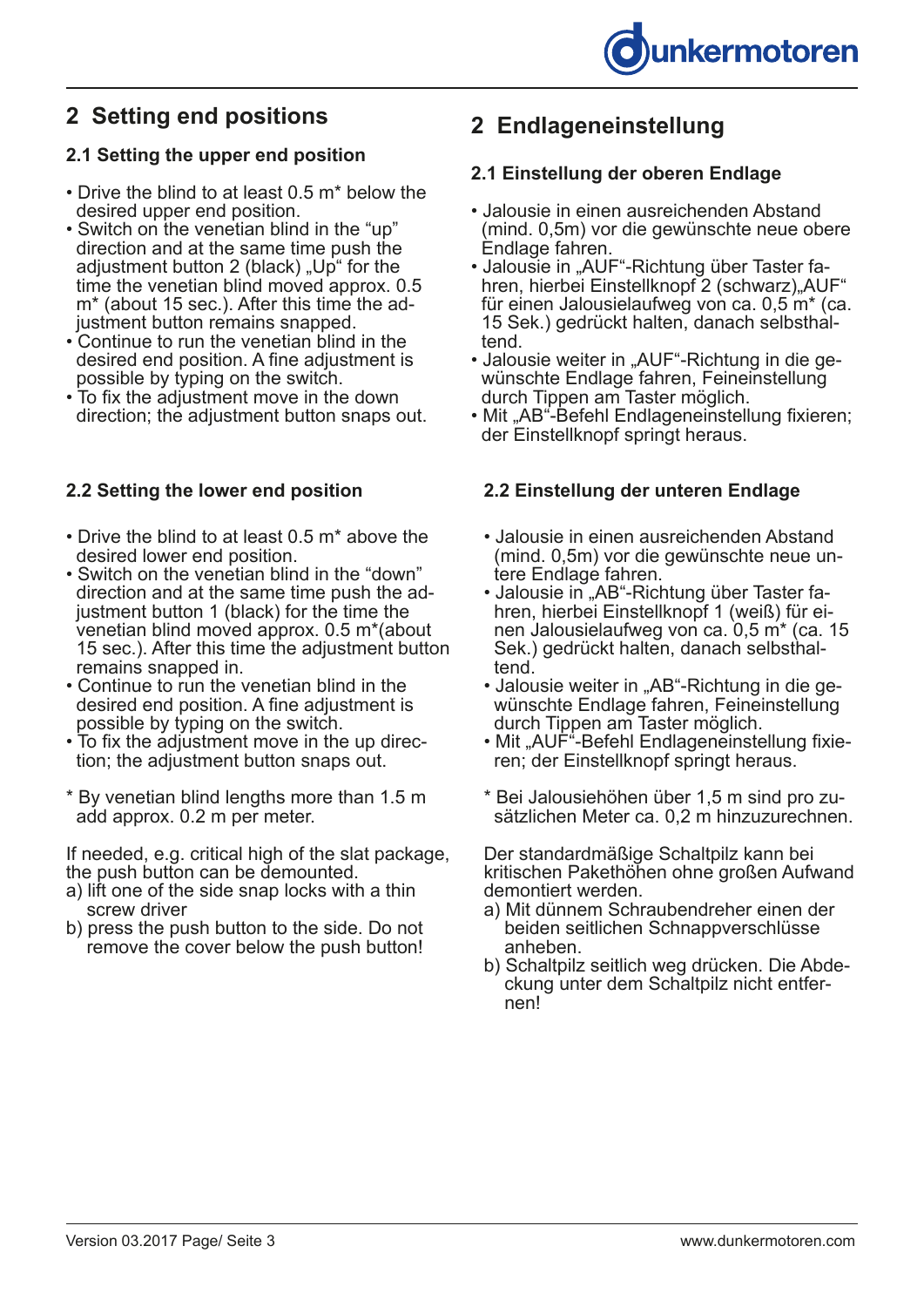





**Figure 1:** Connection of 1 venetian blind drive using a single pole switch

#### **Bild 1:**

Anschlußschema für 1 Jalousieantrieb über einpoligen **Schalter** 

**Figure 2:** Connection of two venetian blind drives using a two-pole switch

**Bild 2:** Anschlußschema für 2 Jalousieantriebe mit zweipoligem Schalter

**Figure 3:** Inadmissible connection of

two venetian blind drives using a single pole switch

#### **Bild 3:**

unzulässiger Anschluß von 2 Jalousieantrieben über einen einpoligen Schalter/Taster

**2.3 Electrical connection 2.3 Elektrischer Anschluß**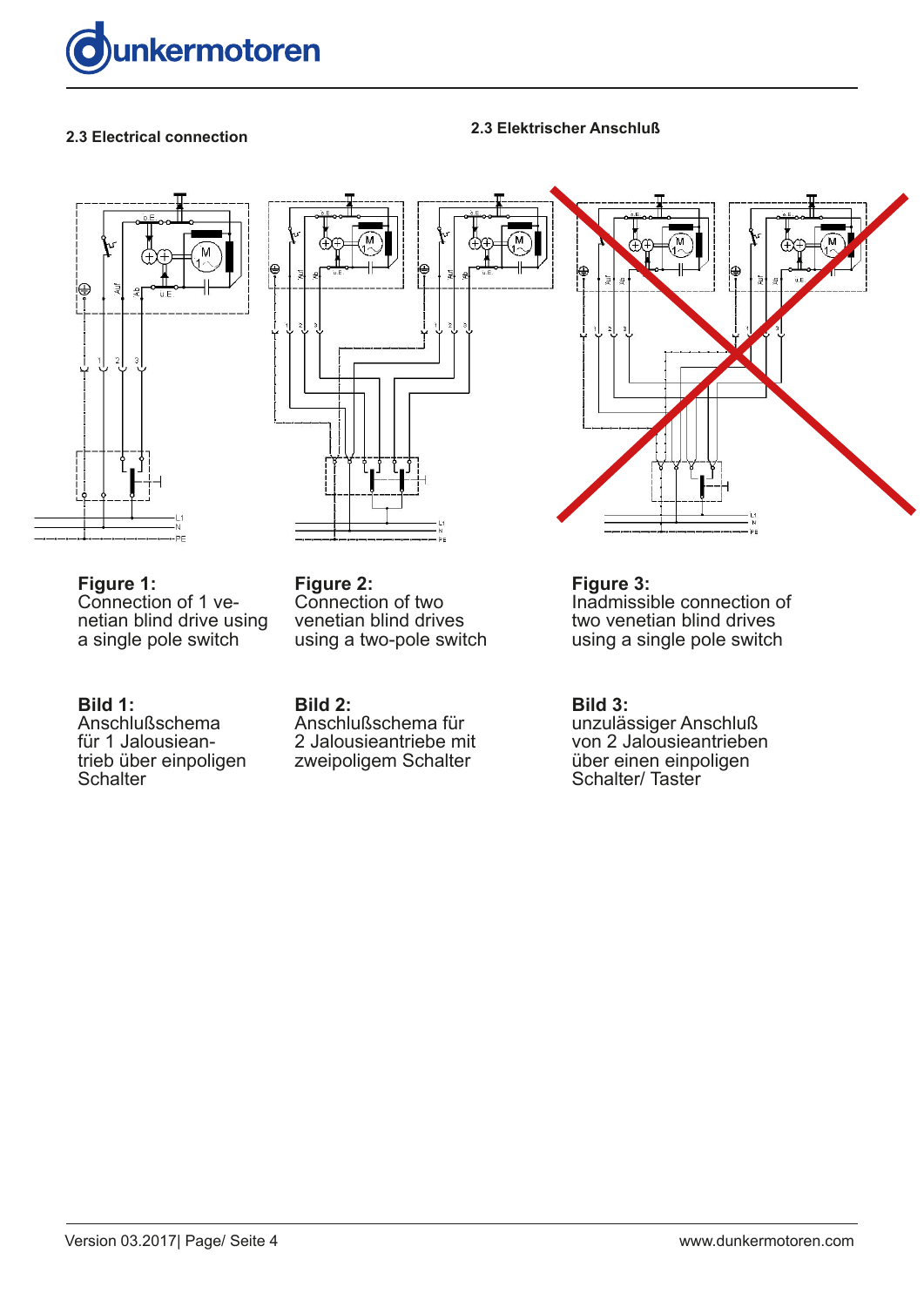

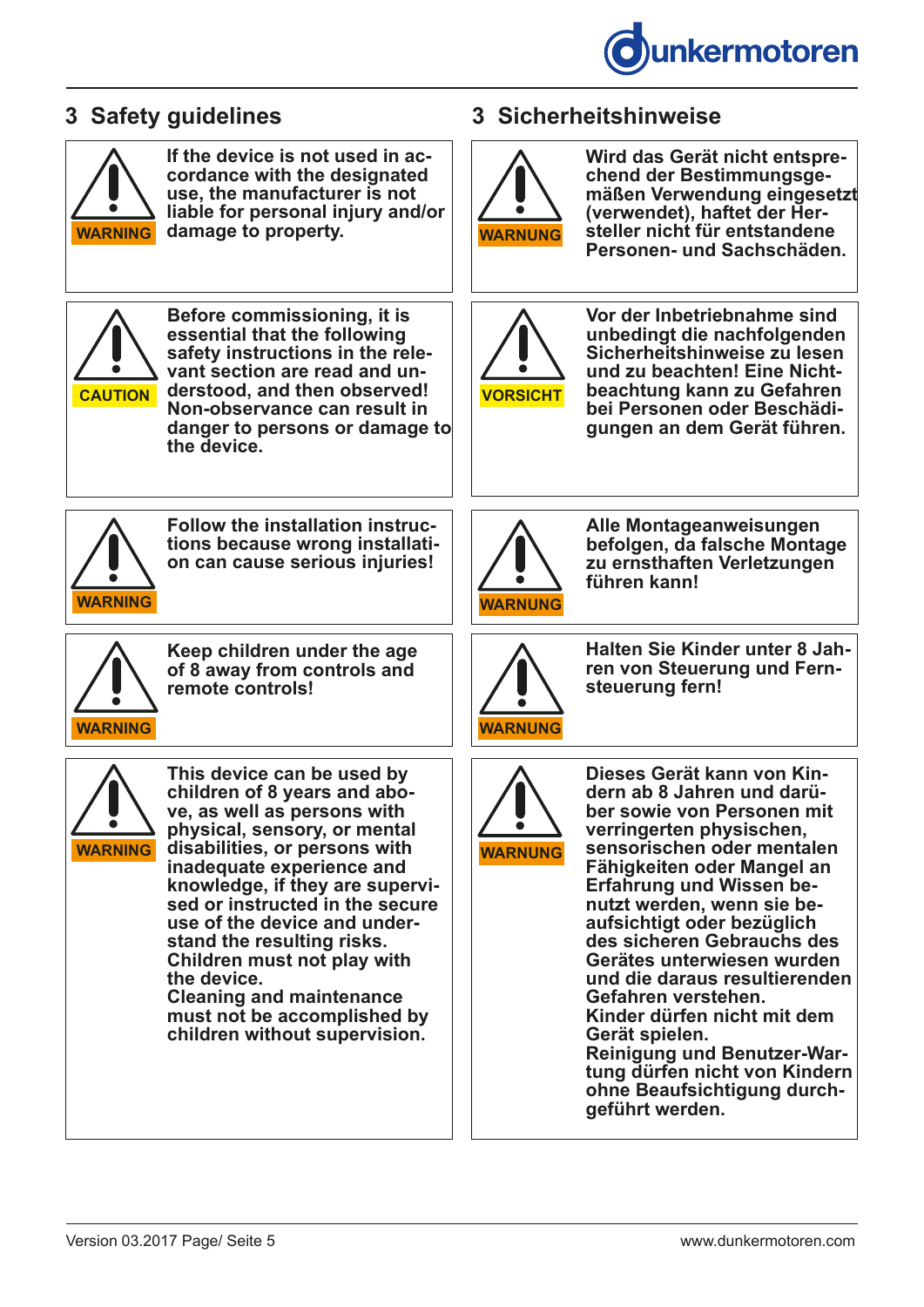# **unkermotoren**

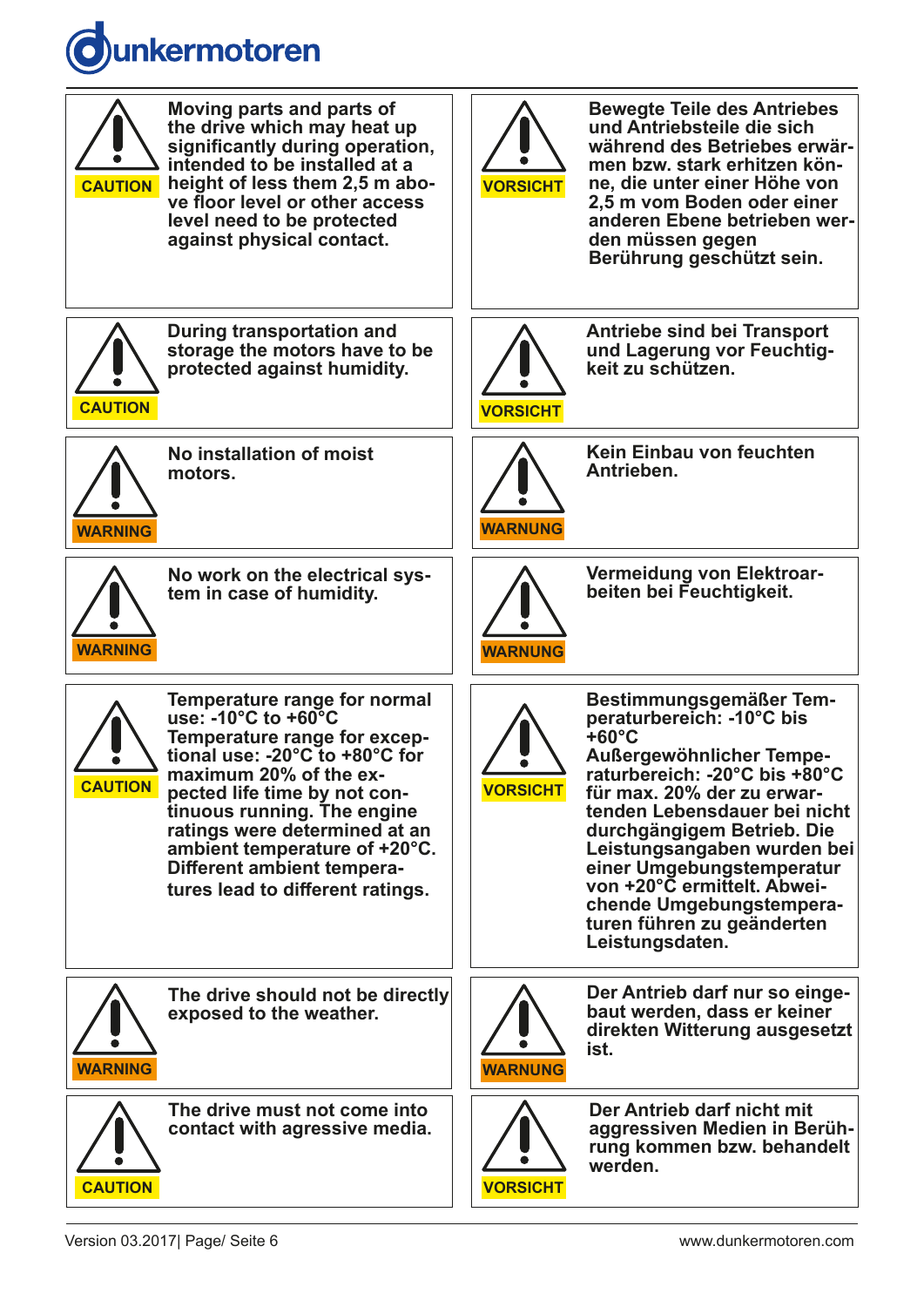

**Halten Sie Personen solange von der Anlage fern, bis diese** 

**Bei Arbeiten an der Anlage (Wartung, Fenster putzen) trennen Sie stets die Anlage von der Spannungsversor-**



**WARNING NOTICE WARNUNG HINWEIS drive is running. Ensure that all persons maintain a sufficient safety distance from the danger area of the machine as long as the** 



**Before doing any work (maintenance, window cleaning) on the device, disconnect power supply.**

### **3.1 General information**

- Keep children under the age of 8 away from controls and remote controls!
- This device can be used by children of 8 years and above, as well as persons with physical, sensory, or mental disabilities, or persons with inadequate experience and knowledge, if they are supervised or instructed in the secure use of the device and understand the resulting risks.

Children must not play with the device. Cleaning and maintenance must not be accomplished by children without supervision.• During transportation and storage the motors have to be protected against shocks and humidity.

- No installation of damp motors.
- No Work on the electrical system in case of humidity.
- It is recommended that the temperature range of -20°C to +80° be maintained.
- The drive should not be exposed to direct weather.
- The installation is to be checked regularly for defective

balance, wear and damage especially the connection cables.

- Misused usage are only permitted after consultation with the manufacturer.
- Ensure that all persons maintain a sufficient safety distance from the danger area of the machine as long as the motor is running.
- Before doing any work (maintenance, cleaning windows) on the electric, disconnect power supply.
- The A-weighted sound pressure level does not exceed 70 dB (A).

# **3.1 Allgemeine Hinweise**

**gung.**

• Halten Sie Kinder unter 8 Jahren von Steue- rung und Fernsteuerung fern!

**still steht.**

ren und darüber sowie von Personen mit verringerten physischen, sensorischen oder mentalen Fähigkeiten oder Mangel an Erfahrung und Wissen benutzt werden, wenn sie beaufsichtigt oder bezüglich des sicheren Gebrauchs des Gerätes unterwiesen wurden und die daraus resultierenden Gefahren verstehen.

Kinder dürfen nicht mit dem Gerät spielen. Reinigung und Benutzer-Wartung dürfen nicht von Kindern ohne Beaufsichtigung durchgeführt werden.

- Antriebe sind bei Transport und Lagerung vor Feuchtigkeit zu schützen.
- Kein Einbau von feuchten Antrieben.
- Vermeidung von Elektroarbeiten bei Feuchtigkeit.
- Temperaturbereich von -20°C bis +80°C ist einzuhalten.
- Der Antrieb darf nur so eingebaut werden, dass er keiner direkten Witterung ausgesetzt ist.
- Die Anlage ist in regelmäßigen Intervallen auf Verschleiß oder Beschädigung insbesondere der Anschlußkabel zu prüfen.
- Zweckentfremdeter Gebrauch nur nach Rücksprache mit dem Hersteller!
- Halten Sie Personen solange von der Anlage fern, bis diese still steht.
- Bei Arbeiten an der Anlage (Wartung, Fenster putzen) trennen Sie stets die Anlage vom Versorgungsnetz.
- Der A-bewertete Emissionsschalldruckpegel des Antriebs überschreitet 70dB(A) nicht.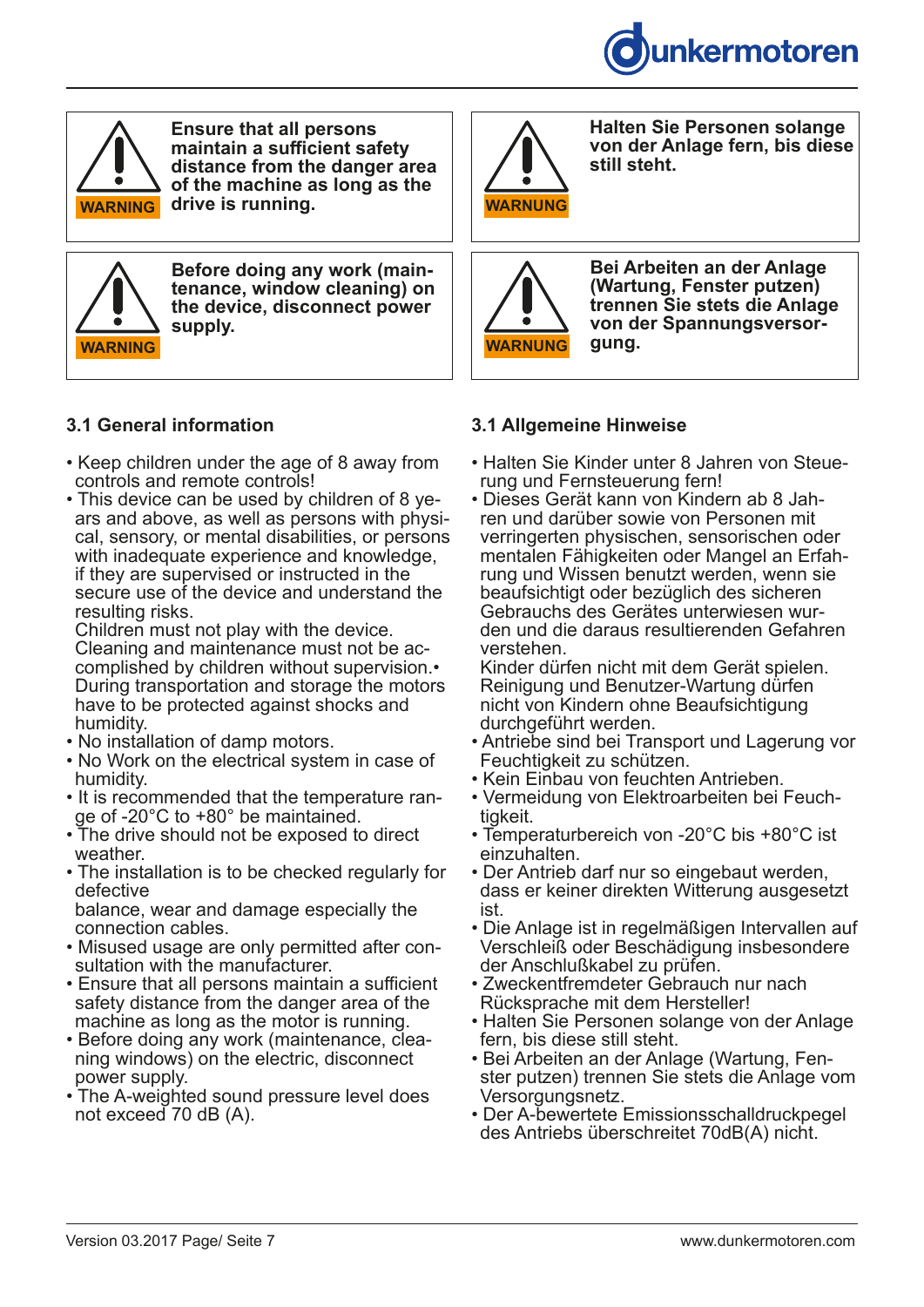

#### **3.2 Installation instructions**

- Installation and wiring work on the electrical installation may be carried out only by an authorised, qualified electrician.
- The generally applicable regulations (VDE) have to be complied with for the installation.
- For installation, all-pole disconnection from the mains with a contact gap of at least 3 mm per pole is required.
- Before installing the drive close all parts down which are not necessary for the operation.
- The motor drives a winding shaft by a coupling device. The winding shaft drives an elevator mechanism for reaping or turning the lamellas of external blinds or venetians.
- The coupling device has to be form-fit connected with the outputshaft of the drive and the winding shaft of the external blinds or venetians.
- The installation or adjustment of the drive to the particular situation has to be made accordingly to chapter 2 "setting end positions".
- Ensure that the drive and the coupling device are dimensioned sufficiently concerning the rated torque and the life-time for lifting and lowering the external blinds. Make sure that the ambient conditions are within th allowed limits.

#### **3.2 Montageanweisung**

- Der Anschluß darf nur von einer autorisierten Fachkraft vorgenommen werden.
- Für die Installation sind die gültigen VDEbzw. länderspezifischen Vorschriften zu beachten.
- Bei der Installation muß eine allpolige Trennung des Motors vom Netz geschaffen werden oder ein zweipoliger Schalter mit mindestens 3mm Kontaktöffnungsweite verwendet werden.
- Bevor der Antrieb installiert wird, sind alle nicht benötigten Leitungen zu entfernen und jegliche Einrichtungen die nicht für eine Betätigung mit Kraftantrieb benötigt werden, außer Betrieb zu setzen.
- Der Antrieb treibt über ein Kupplungselement eine Wickelwelle an, die wiederum einen Aufzugsmechanismus für das Raffen oder Wenden von Lamellen eines Raffstores bzw. einer Jalousie antreibt.
- Das Kupplungselement ist formschlüssig mit der Abtriebwelle des Antriebs und mit der Wickelwelle des Raffstores beziehungsweise der Jalousie zu verbinden.
- Die Einrichtung bzw. Anpassung des Antriebs an die jeweilige Gegebenheit ist gemäß Kapitel 2 Endlageneinstelllung vorzunehmen.
- Es ist der darauf zu achten das der Antrieb und des Kupplungelement für das Heben und Senken des angetriebenen Raffstores ausreichend hinsichtlich Bemessungsdrehmoment und Betriebsdauer dimensioniert ist. Auf die Einhaltung der zulässigen Umgebungsbedingungen ist zu achten.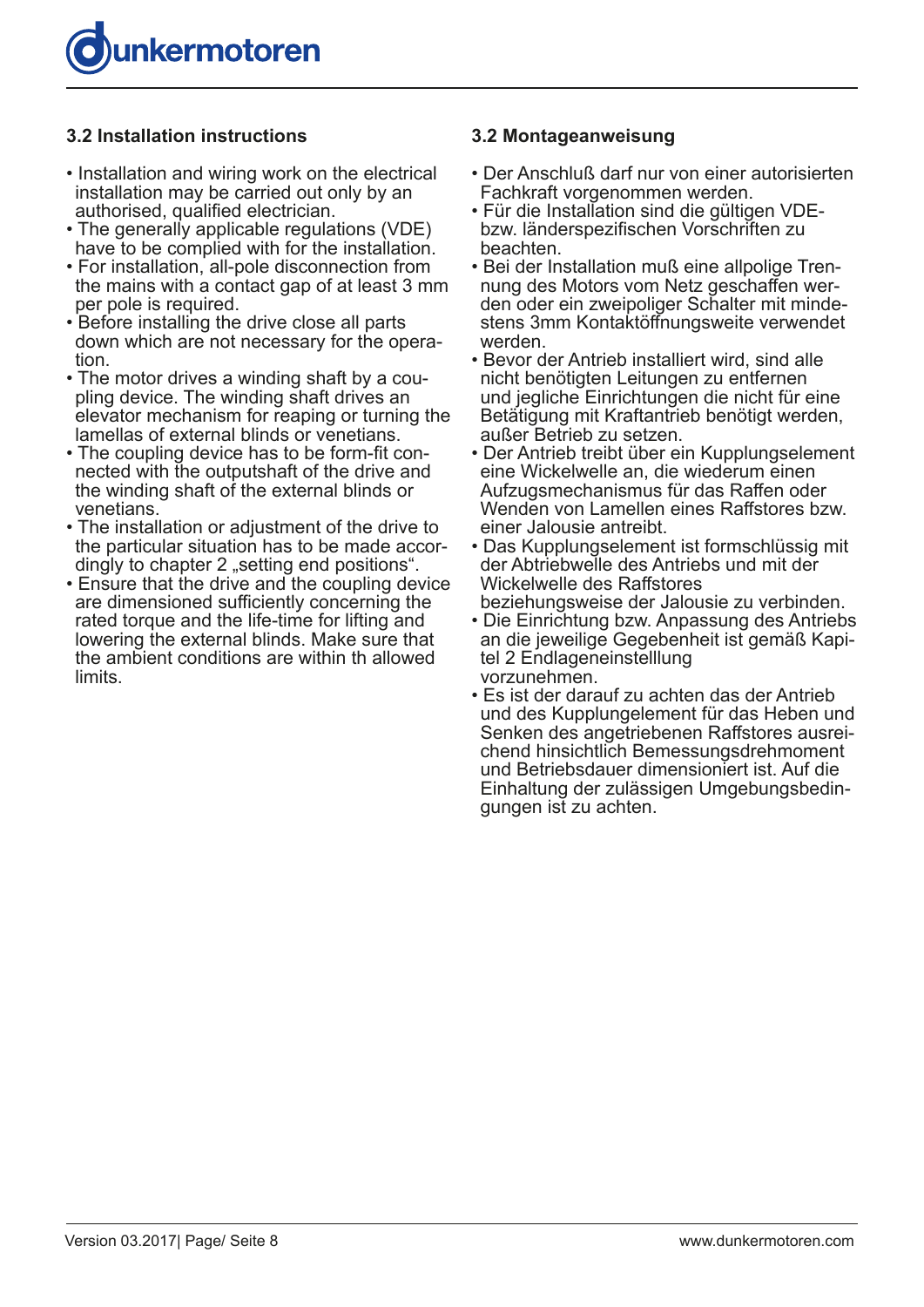#### **3.3 General information for operation**

- If the drive is controlled by a switch, the switch within sight of the plant and at a height of at least 1.5 meters must be installed.
- Permanently installed control devices must be attached visibly.
- Moving parts of drives intended to be installed at a height of less than 2,5 m above floor level or other access level need to be protected.
- For Parallel operation of two venetian blind drives a bipolar switch is necessary. The connection should be done like in Figure 2.
- Direct switching of the direction should be avoided. Either a switch with a pronounced "zero"-position or integreated changeover delay should be used. Minimum pause time when changing direction. 200msec; recommendation of Dunkermotoren: 500mSec.
- Simultaneously up and down commands are permitted! Only use mechanically or electrically locked switching elements.
- Due to the warming of the motors, make sure that the connection cable is not in touch with the motor housing.
- Avoid axial loads on the motor shaft, as far as possible!!
- In case of a damaged motor only the manufacturer or the customer service or a similarly qualified person can fix the motor.
- The power cable for this drive may be replaced only supplied by the same conductivity type provided by the manufacturer.
- If the power supply connection lead of the drive gets damaged, it must be replaced by the manufacturer or customer service, in order to avoid any hazards.

#### **3.3 Hinweise für den Betrieb**

- Wird der Antrieb über einen Taster angesteuert, so ist der Taster in Sichtweite der Anlage und in einer Höhe von mind. 1,5m anzubringen.
- Fest montierte Steuer-einrichtungen müssen sichtbar angebracht werden.
- Bewegende Teile von Antrieben die unter einer Höhe von 2,5m vom Boden oder einer anderen Ebene betrieben werden, müssen geschützt sein.
- Bei Parallel-Betrieb zweier Jalousieantriebe ist grundsätzlich ein zweipoliger Schalter zu verwenden und der Anschluß entsprechend Bild 2 vorzunehmen.
- Ein direktes Umschalten der Laufrichtung ist zu vermeiden. Es sind entweder Schalter mit einer ausgeprägten "Null"-Stellung oder mit integrierter Umschalt-verzögerung zu verwenden. Mindestpausenzeit bei Drehrichtungswechsel: 200mSek.; Empfehlung von Dunkermotoren: 500mSek.
- Gleichzeitige Auf- und Ab-Befehle sind unzulässig! Es dürfen nur mechanisch oder elektrisch verriegelte Schalter verwendet werden.
- Aufgrund der Erwärmung der Antriebe ist darauf zu achten, daß das Anschlußkabel nicht mit dem Antriebsgehäuse in Berührung kommt!
- Axiale oder radiale Belastungen der Motorwelle sind unzulässig!!
- Bei Beschädigung des Antriebes darf dieser nur durch den Hersteller oder seinen Kundendienst oder eine ähnlich qualifizierte Person repariert werden, um Gefährdungen zu vermeiden.
- Die Netzanschlussleitung dieses Antriebs darf nur durch den gleichen Leitungstyp, geliefert vom Hersteller, ersetzt werden.
- Wenn die Netzanschlussleitung dieses Gerätes beschädigt wird, muss sie durch den Hersteller oder seinen Kundendienst oder eine ähnlich qualifizierte Person ersetzt werden, um Gefährdungen zu vermeiden.

#### **3.4 Technical data 3.4 Technische Daten**

| Type/<br>Typ     | Nominal voltage/<br>Nennspannung [V] | <b>Nominal frequency/</b><br>Nennfrequenz [Hz] | Nominal torque/<br>Nenndrehmoment<br>[Nm] |
|------------------|--------------------------------------|------------------------------------------------|-------------------------------------------|
| D <sub>259</sub> | 230                                  | 50                                             |                                           |
| D359             | 230                                  | 50                                             | 10                                        |